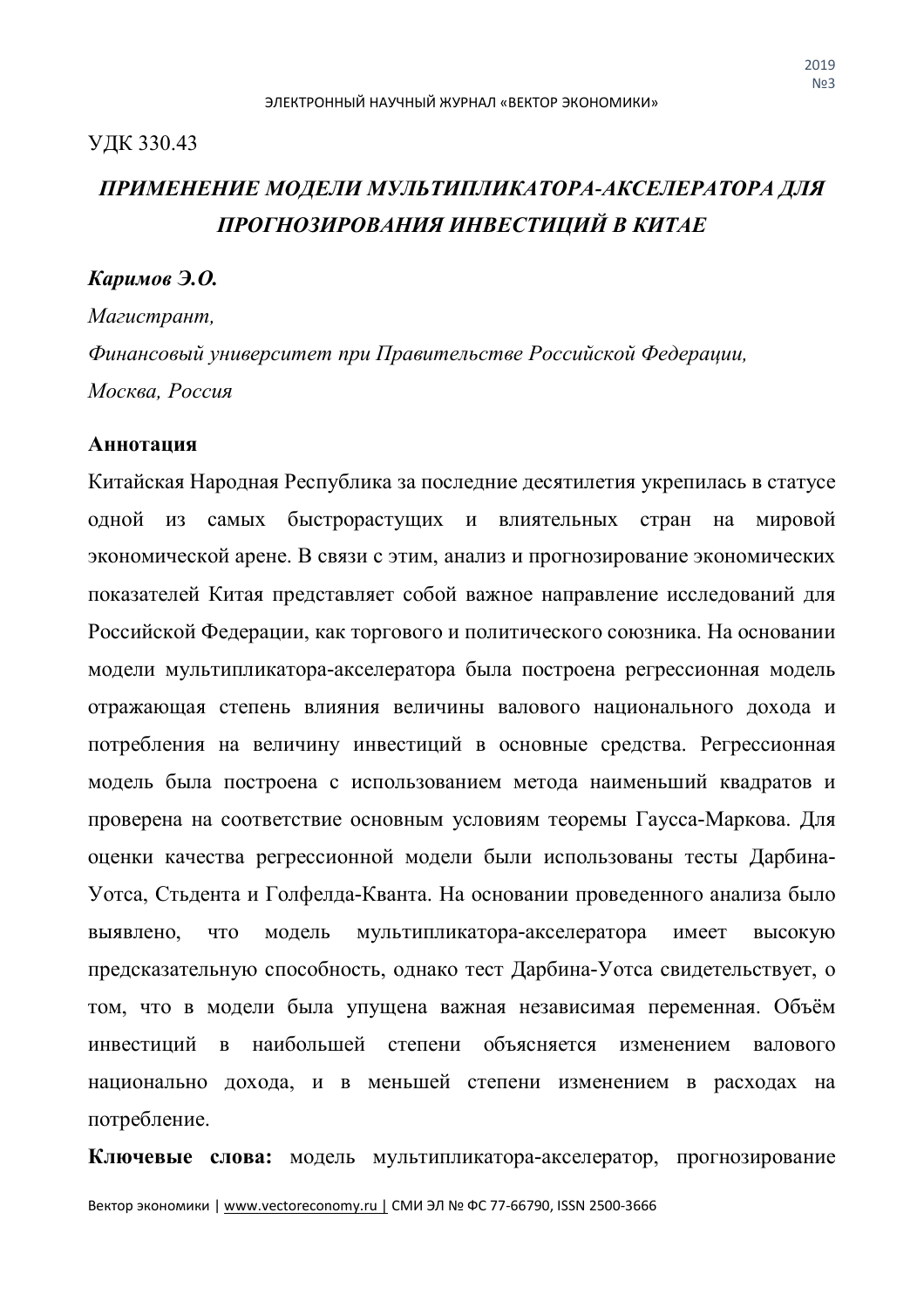инвестиций, Китайская Народная Республика, регрессионная модель, эконометрическое моделирование.

# *APPLICATION OF MULTIPLIER-ACCELERATOR MODEL FOR FORECASTING OF INVESTMENT LEVEL IN CHINA*

## *Karimov E.O.*

*Master student, Financial University under the government of the Russian Federation, Moscow, Russia*

## **Annotation**

People's Republic of China over the past decades became one of the fastest growing and powerful countries at global economic arena. Thus, analysis and forecasting of major economic parameters of Chinese economy is an important field of investigation for Russian Federation, as a major trade and political counterparty. Regression model was constructed, basing on multiplier-accelerator model. Ordinary least square technic was used for determining coefficients of the model. Model was checked for matching Gauss-Markov conditions and assessed with use of Durbin-Watson, Student and Goldfeld Quandt tests. High predicted capacity of regression model based on multiplier-accelerator was revealed, however Durbin-Watson test indicates that during construction of econometric model some important independent variable was missed. Investment in fixed assets is explained mostly by change in Gross National Income and in smaller degree by change in consumption expenditures.

**Keywords:** multiplier-accelerator model, investment forecasting, People's Republic of China, regression model, econometric modeling.

## **I. Introduction**

China is one of the biggest economic players all over the world, it comprises about 15,88% of global GDP. At 2018 Chinese GDP was estimated to be 13 trillion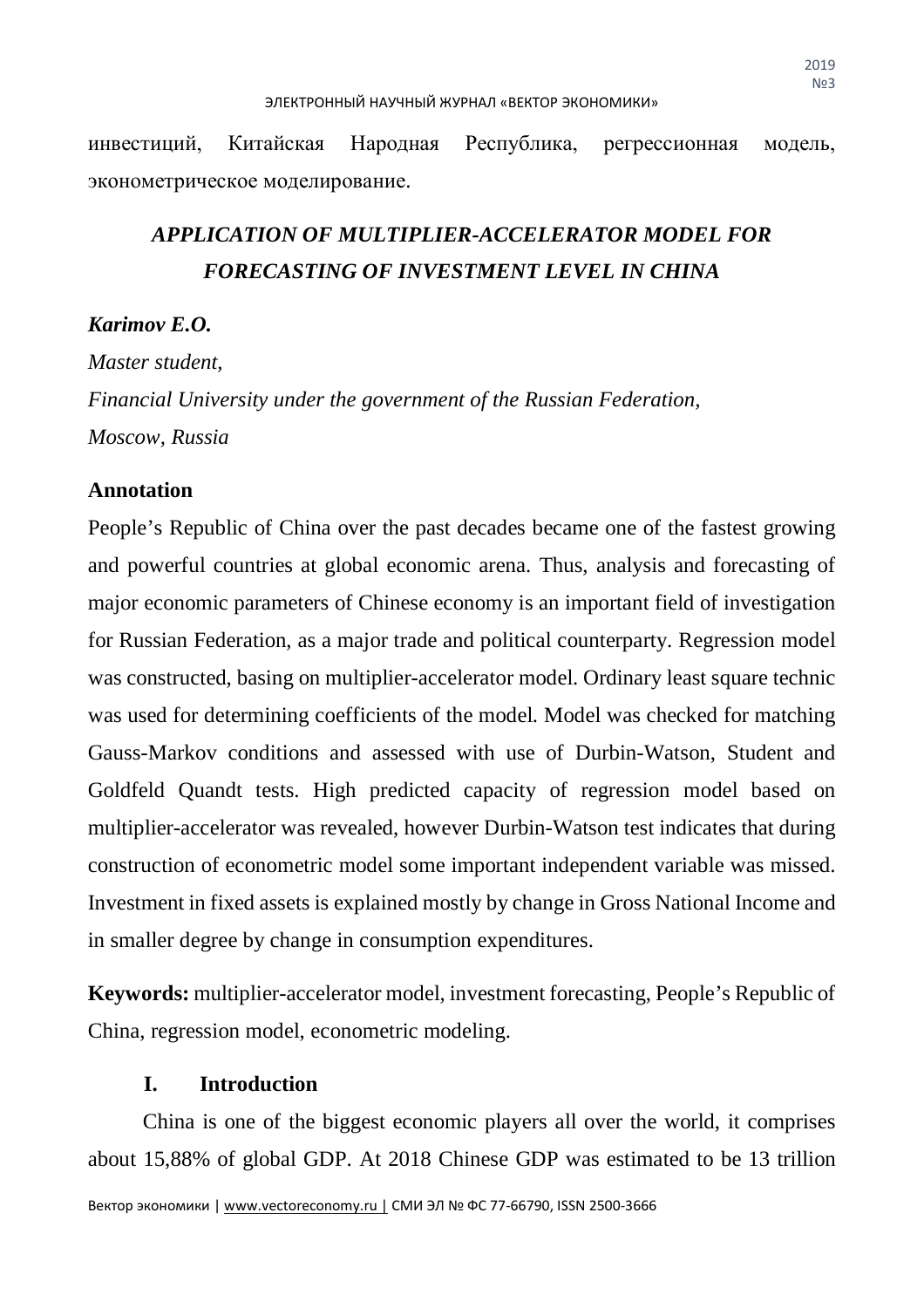dollars. It became the leading production force, and it seems that many countries can't afford to compete with their countries' capacities and effectiveness of their production. And, as investment is the major driver of production, this article would examine on which factors it relays on and to what degree. In order to construct regression, we would use ordinary least square technic based on multiplier-accelerator model. This model was elaborated by famous American economist Paul Samuelson and has as its base a Keynesian multiplier concept and Neoclassical accelerator phenomena.

## **II. Specification of the model.**

In econometrics, model specification is a translation of economic law from verbal to mathematical level. There are four principles of specification: (1) model should be represented via mathematical language, (2) number of equations should be equal to number of dependent variables, (3) each variable must be dated and clearly defined, (4) behavioral equation should include disturbance term.

Model 1 – Initial form of the multiplier-accelerator model

$$
\begin{cases}\nC_t = a_0 + a_1 Y_t + a_2 + a_3 C_{t-1} + \varepsilon_t \\
I_t = b_{0+} b_1 (Y_t - Y_{t-1}) + \mu_t \\
Y_t = C_t + I_t \\
E(\varepsilon_t) = 0, E(\mu_t) = 0 \\
\sigma(\varepsilon_t) = const, \sigma(\mu_t) = const\n\end{cases}
$$

 $C_t$  – consumption,  $Y_t$  – GNI,  $I_t$  – investment,

As we could see in model 1, multiplier accelerator model is in compliance with all four principles of specification,  $4<sup>th</sup>$  and  $5<sup>th</sup>$  line represent Gauss-Markov conditions. However, it is only an initial form, so we can't use it in our calculations. In order to construct reduced form, we should exclude independent variable  $Y_t$  from all equations, by setting it up as  $Y_t(C_t; I_t)$  and the same for  $C_t$  and  $I_t$ . Thus, we would get a reduced form of the econometric model with different parameters under variables.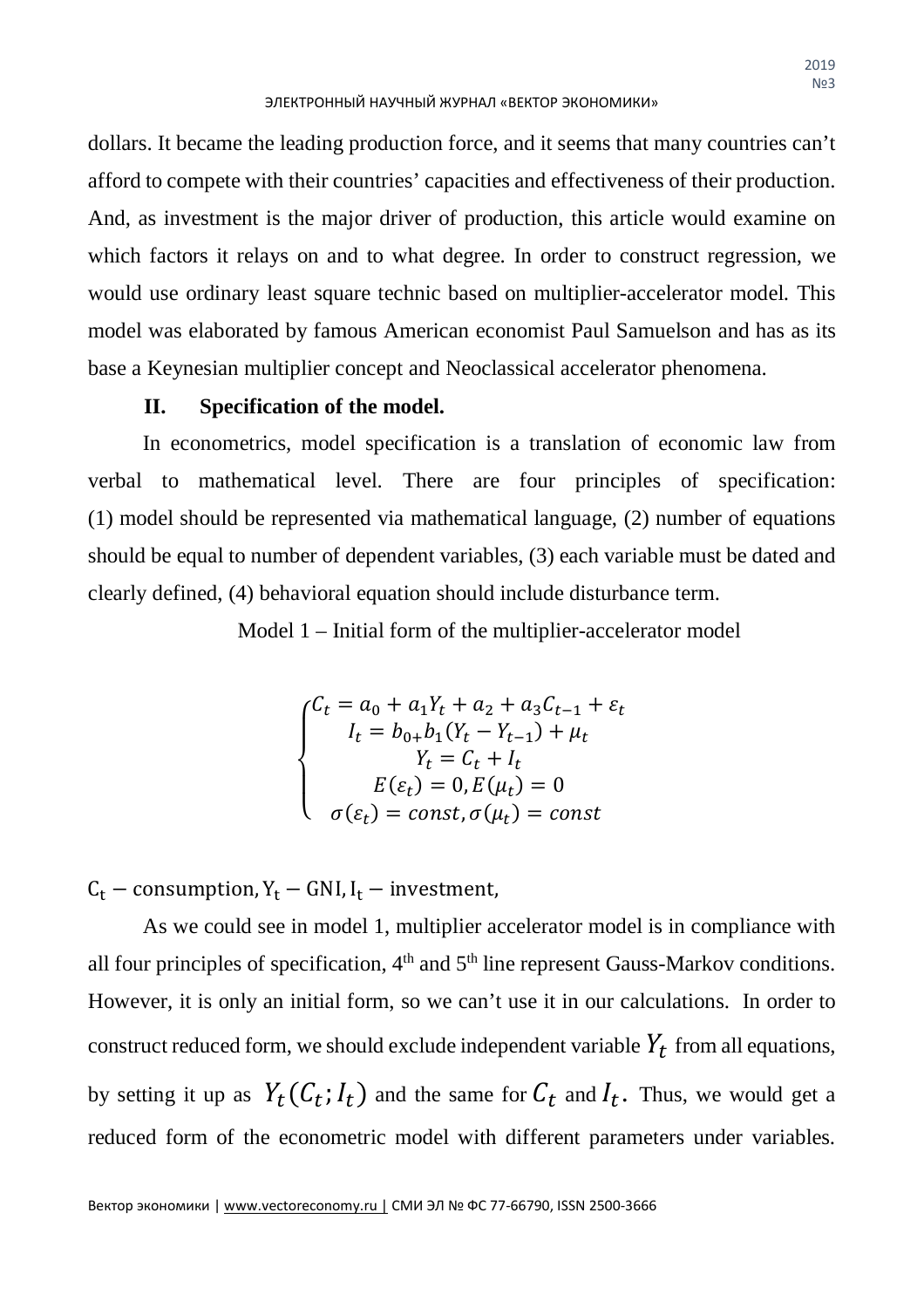Model 2 – Reduced form of the multiplier-accelerator model

$$
\begin{cases}\nC_t = z_0 + z_1 Y_{t-1} + z_2 C_{t-1} + \varepsilon_t \\
I_t = k_{0+} k_1 Y_{t-1} + k_2 C_{t-1} + \mu_t \\
Y_t = u_{0+} u_1 Y_{t-1} + u_2 C_{t-1} + \omega_t \\
E(\varepsilon_t) = 0, E(\mu_t) = 0, E(\omega_t) = 0 \\
\sigma(\varepsilon_t) = const, \sigma(\mu_t) = const, \sigma(\omega_t) = const\n\end{cases}
$$

Now, as we transformed our econometric model into reduced form we could use its investment function  $I_t(Y_{t-1}; C_{t-1})$  as a basic function for our analysis: Table 1 – **Construction of regression model**

Basing on data from table 1 collected for China in period 1990-2017 we could estimate the coefficients and characteristics of the regression model using ordinary least square technic.

|                  | Coefficients | Standart error | t-statistics | P-value     |
|------------------|--------------|----------------|--------------|-------------|
| Y-cross-section_ | -41210.80823 | 7331.495093    | -5.621064696 | 8.71092E-06 |
| GNI              | 0.706094308  | 0.346154087    | 2.039826581  | 0.052520766 |
| Consumption      | 0.381372421  | 0.692884217    | 0.550412914  | 0.587123231 |

Table 2 – Characteristics of the regression model

By setting up the estimations of coefficients into the regression model we get:

$$
\bar{l}_t = -41210 + 0.71Y_{t-1} + 0.38C_{t-1}
$$

## **III. Testing and assessing the quality of regression model**

To estimate the quality of the model we would use common statistics technics as F-test, Durbin-Watson test, Goldfeld-Quandt test, T-statistics:

$$
R^2 = 0.9874; F_{act} = 1027,6662; F_{crit} = 3.40; T_{crit} = 1.71
$$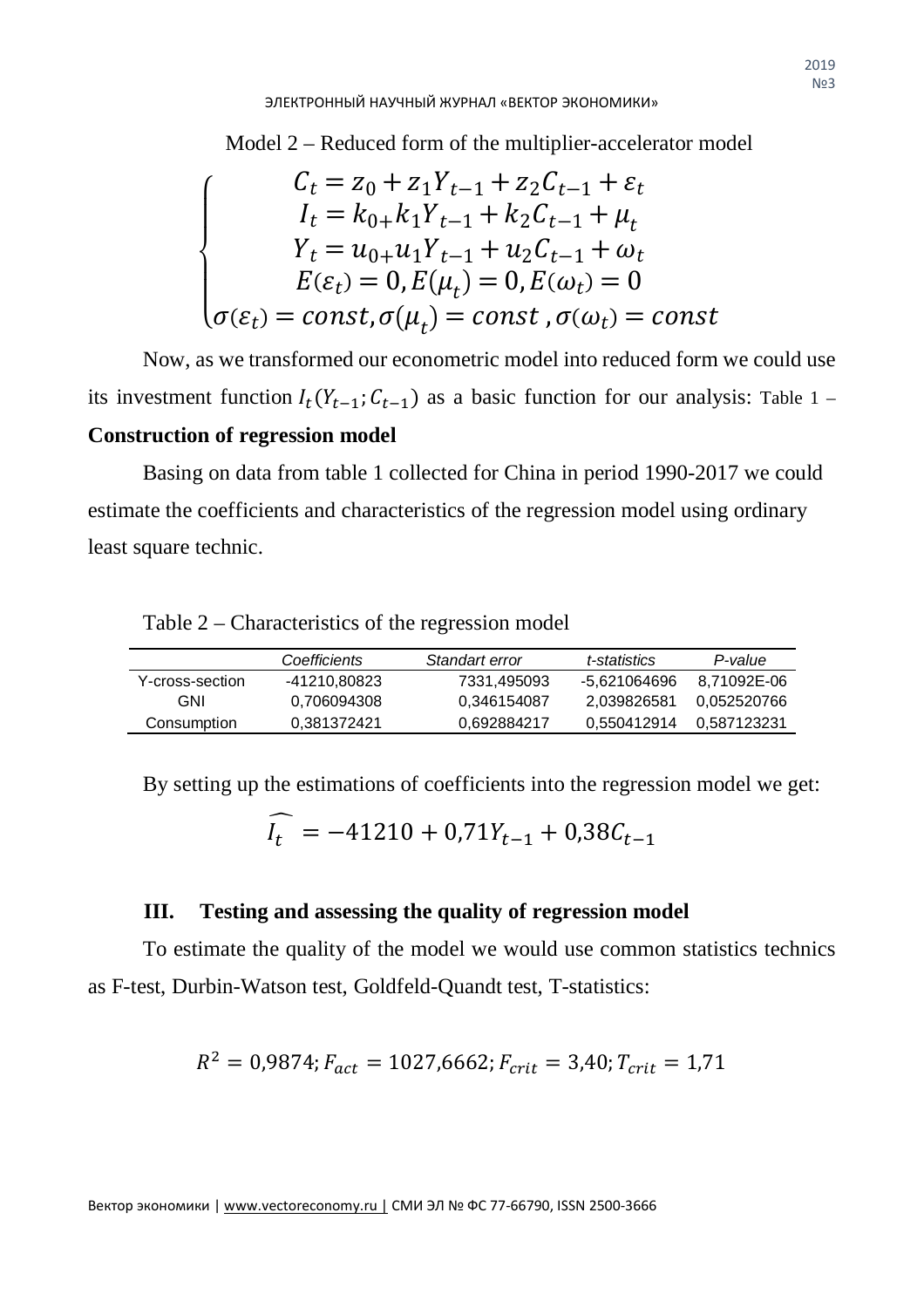$R<sup>2</sup> = 98,74\%$  shows that 98,74% of variation of investment in fixed assets is explained by variation in  $Y_{t-1}$  and variation in  $C_{t-1}$ . That is the first sign of the appropriate model construction.

Then, we should conduct F-test, in order to understand whether the  $R^2$  is distributed randomly or not and asses the quality of specification. Probability of mistake is 5%. Number of observations = 27.

 $F_{crit} = 3.40 \le F_{act} = 1027,6662$ , so we could conclude that  $R^2$  indeed distributed not randomly and quality of specification is high.

Now we should check regression coefficients against T-test in order to assess their significance in the model:

*T-statistics* for  $k_0 = -5.62 < T_{crit} = 1.71$ , this means that  $k_0$  is insignificant; *T-statistics* for  $k_1 = 2{,}039 > T_{crit} = 1{,}71$ , this means that  $k_1$  is significant; *T*-statistics for  $k_2 = 0.55 < T_{crit} = 1.71$ , this means that  $k_2$  is insignificant;

So, we could conclude, that among all parameters  $k_0, k_1, k_2$ , only  $k_1$  shows proper significance according to the *T-statistics*.  $k_1$  is a parameter for gross national income, so the change in GNI has a major influence on the endogenous variable – investment in fixed assets.

## **Gauss-Markov conditions fulfillment tests:**

To test the first Gauss-Markov condition, we should check whether the mathematical expectation of disturbance term is equal to zero. Indeed, if we calculate an average of residuals among all observations we would get that  $E(\mu_t)$  equals to zero.

To check whether our regression model fulfill the criterion of second Gauss-Markov condition, we should conduct Goldfeld-Quandt test. First step, to calculate absolute sum of value of dependent variables. Second, to sort all data by increase of that absolute sum. Find estimated sum of squares for first and third part of data set. Thus, we would get, that:  $ss_1 = 771110892$ ,  $ss_2 = 252837130305$ . GQ value would be: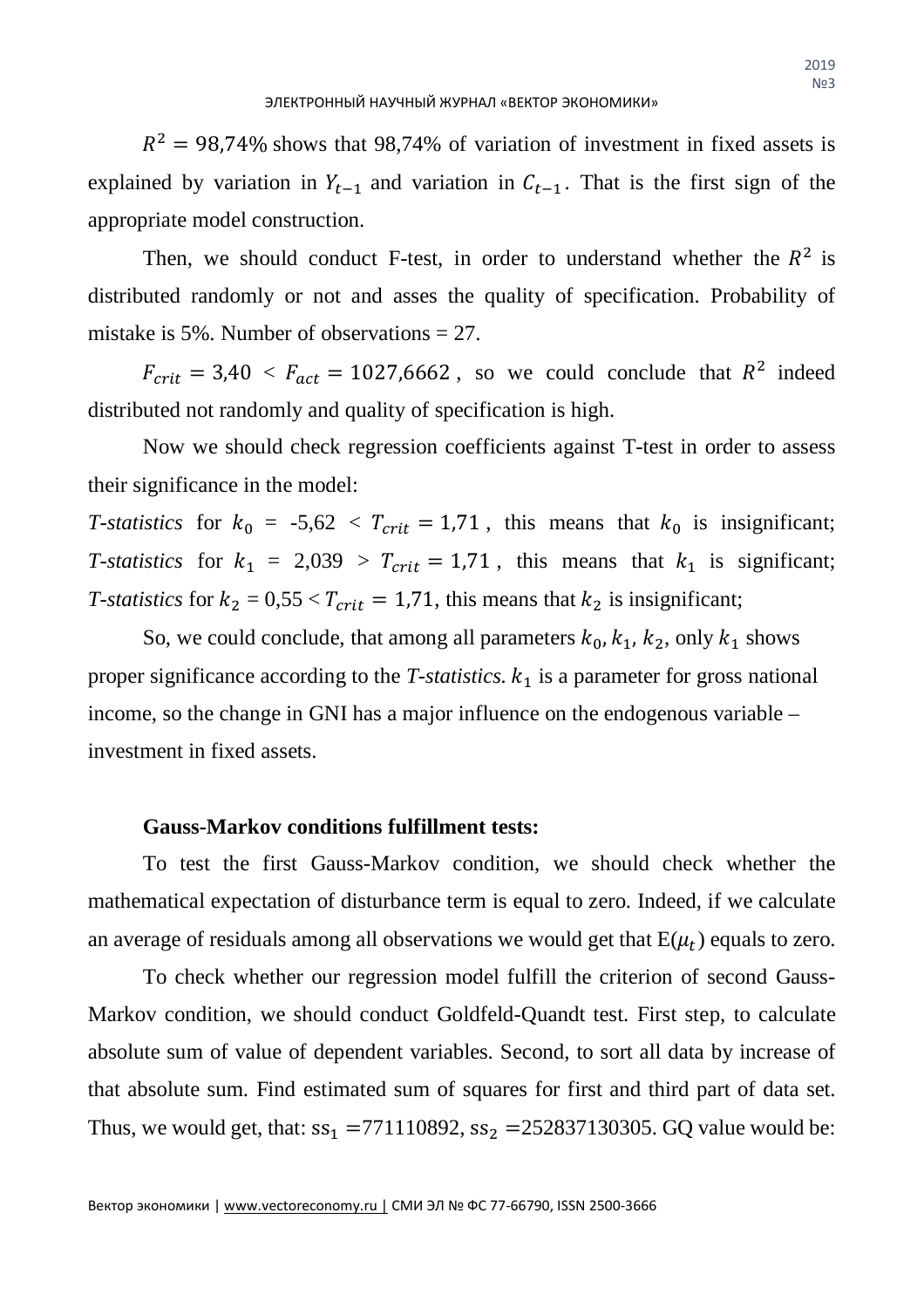ЭЛЕКТРОННЫЙ НАУЧНЫЙ ЖУРНАЛ «ВЕКТОР ЭКОНОМИКИ»

$$
\begin{cases}\nGQ = 0.003 \\
\frac{1}{GQ} = 327.86 \\
F_{crit} = 3.787\n\end{cases}
$$
\n;\n
$$
\begin{cases}\nGQ = 0.003 < F_{crit} = 3.787 \\
\frac{1}{GQ} = 327.86 > F_{crit} = 3.787\n\end{cases}
$$

As long as,  $\frac{1}{GQ}$  is of higher value, than  $F_{crit}$ , we make a conclusion that second Gauss-Markov condition is not fulfilled. It means that residuals are not homoscedastic, but heteroscedastic. That indicates that some variable was missed during construction of the model.

To check if there are an autocorrelation between residuals we should use Durbin Watson test.  $DW_{act} = 0.128162024$ . DW test criterion of assessment is as follows: If  $DW_{act}$  lies between 0 and  $d_{low}$ , then there are autocorrelation between residuals; If  $DW_{act}$  lies between  $d_{low}$  and  $d_{un}$ , then there are moderate autocorrelation between residuals;

If  $DW_{act}$  lies between  $d_{low}$  and  $4 - d_{low}$ , then there are no autocorrelation between residuals;

If  $DW_{act}$  lies between  $4 - d_{low}$  and  $4 - d_{up}$ , then there are no autocorrelation between residuals;

In our case,  $d_{low} = 1.25$  and  $d_{up} = 1.55$ .  $DW_{act}$  lies between 0 and  $DW_{low}$ . Third Gauss-Markov condition is not fulfilled, because autocorrelation between residuals take place. That also indicates that some variable was missed during construction of the model.

## **Adequacy of the model and confidence interval:**

Graph 1 – Actual and predicted value of investment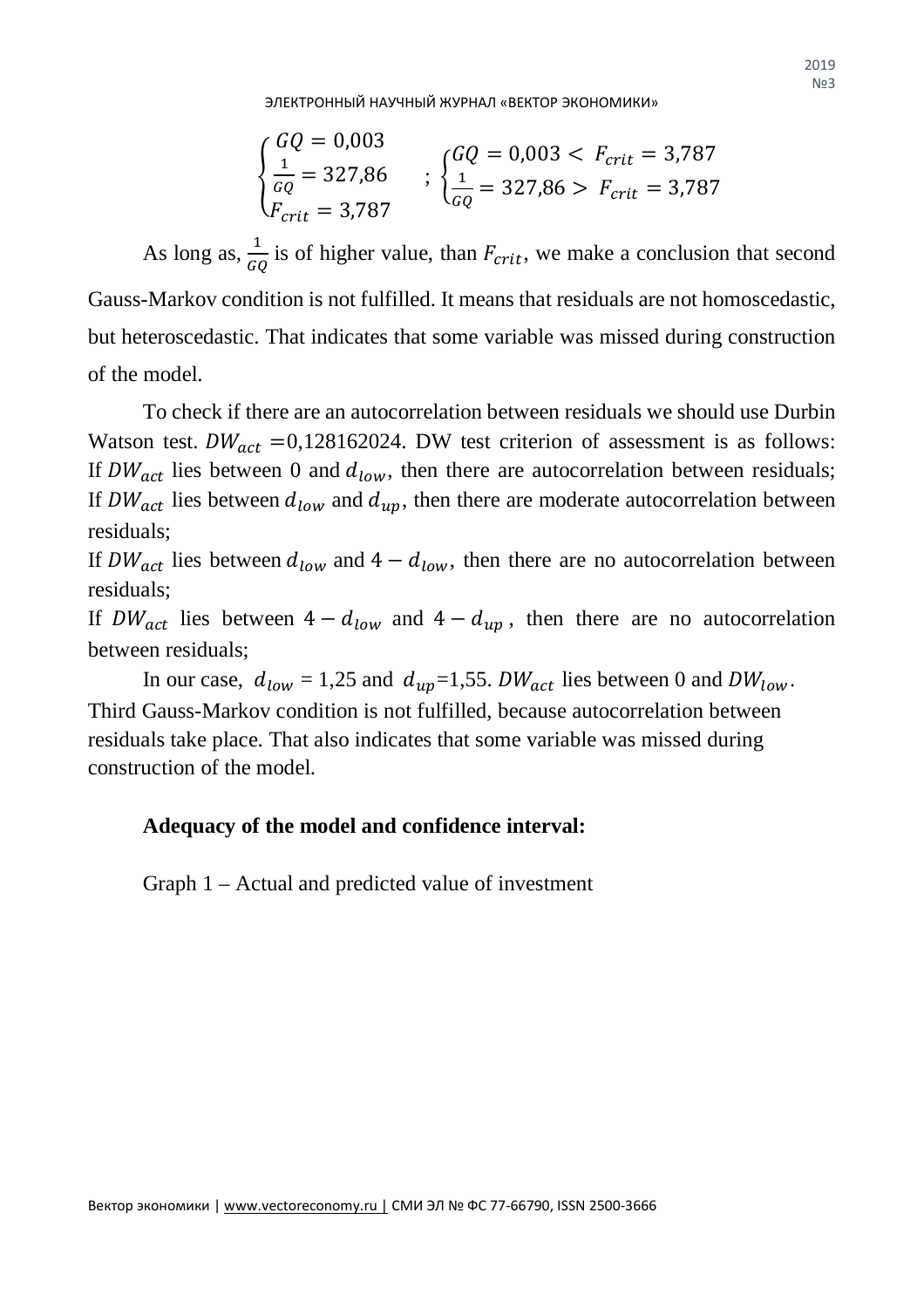ЭЛЕКТРОННЫЙ НАУЧНЫЙ ЖУРНАЛ «ВЕКТОР ЭКОНОМИКИ»



To check adequacy of the model we should check whether it could predict future value of endogenous variable (investment in fixed assets):

 $I_{pred} = 631747; I_{real} = 641238; \theta_{mistake} = 1.5\%$ 

As we could the model represents high predicting capacity, with relatively low value of mistake  $= 1.5$ %. Confidence interval would look like:

$$
(I_{pred} - t_{crit} \delta | I_{pred} + t_{crit} \delta)
$$

Confidence interval for investment:  $(595682 \mid 667812)$ .; I<sub>real</sub> = 641238 fit into the confidence interval with the probability of 95%.

## **IV. Conclusion**

After completing econometric study, we can conclude that multiplier-accelerator model partially works for modelling an amount of investment in Chinese economy. The model seems to be adequate and have high predicting capacity, but it hasn't passed all tests. T-test showed that free variable and consumption level in the previous year is insignificant. F-test showed that determination coefficient  $R^2$  is not random and quality of the model is high.  $R^2$  showed that variation of GNI was accurately explained by variation in dependent variables. Golfeld-Quandt test was not passed, so the second Gauss-Markov conditions were satisfied, and the dispersion of residuals are not constant. Durbin-Watson test also wasn't passed, so we could conclude that autocorrelation takes place. Durbin-Watson and Golfeld-Quandt indicates that some variable was missed or that the whole system of equations should be used, rather than only investment equation. However, model prediction fits the confidence interval and mistake of approximation is relatively low  $= 1.5\%$ . Basically, we could say that one Вектор экономики | www.vectoreconomy.ru | СМИ ЭЛ № ФС 77-66790, ISSN 2500-3666